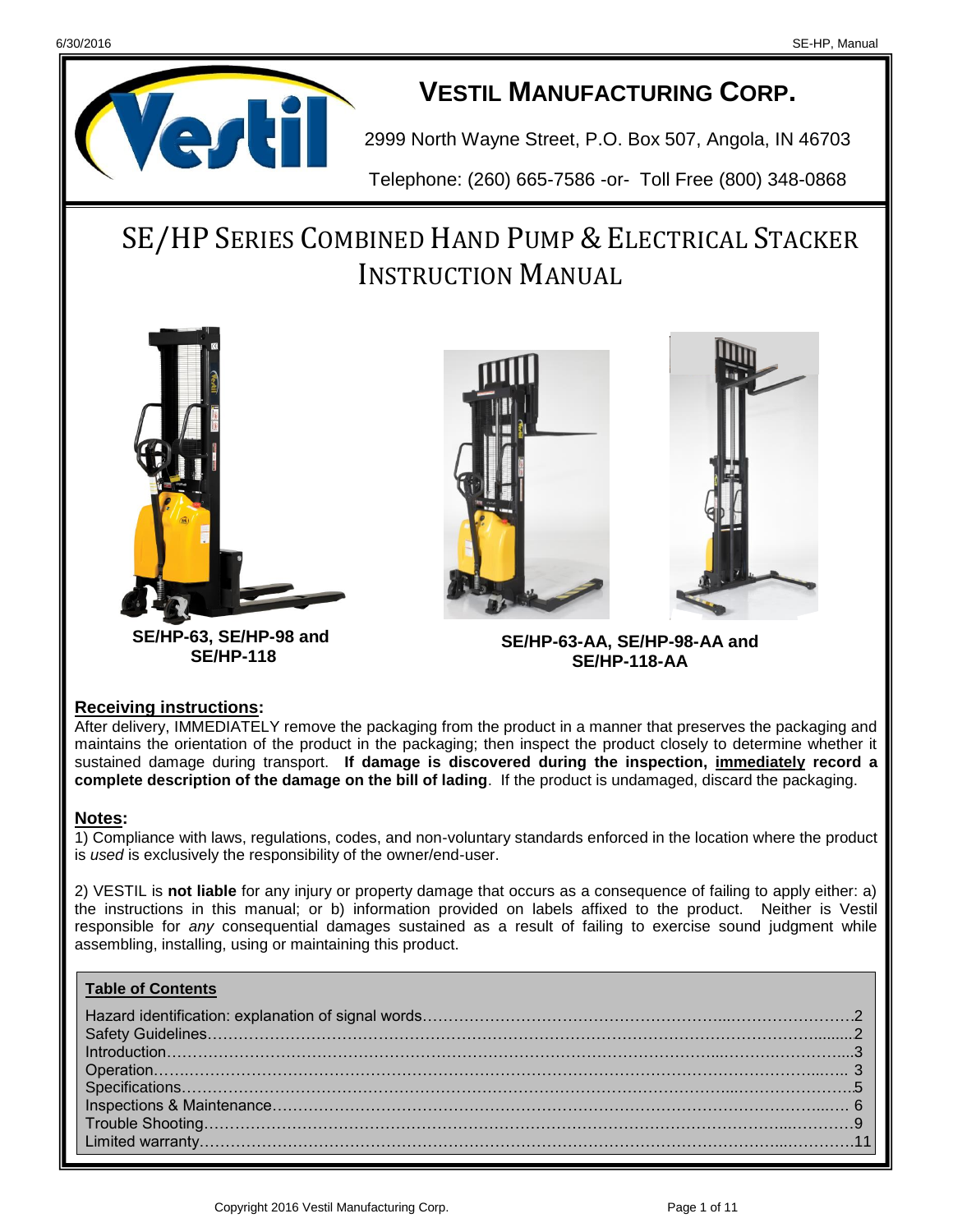#### **HAZARD IDENTIFICATION: explanation of signal words**

This manual uses SIGNAL WORDS to indicate the likelihood of personal injuries, as well as the probable seriousness of those injuries, if the product is misused in the ways described. Other signal words call attention to uses of the product likely cause property damage.

The signal words used appear below along with the meaning of each word:

| <b>ADANGER</b>  | Identifies a hazardous situation which, if not avoided, WILL result in DEATH or<br>SERIOUS INJURY. Use of this signal word is limited to the most extreme situations. |
|-----------------|-----------------------------------------------------------------------------------------------------------------------------------------------------------------------|
| <b>AWARNING</b> | Identifies a hazardous situation which, if not avoided, COULD result in DEATH or<br><b>SERIOUS INJURY.</b>                                                            |
| <b>ACAUTION</b> | Indicates a hazardous situation which, if not avoided, COULD result in MINOR or<br><b>MODERATE injury.</b>                                                            |
| <b>NOTICE</b>   | Identifies practices likely to result in product/property damage, such as operation that<br>might damage the product.                                                 |

Each person who assembles, installs, uses, or maintains this product should read the entire manual **and fully understand the directions in advance. If after reading the manual you do not understand an instruction, ask your supervisor or employer for clarification, because failure to adhere to the directions in this manual might result in serious personal injury.**

#### **SAFETY GUIDELINES**

Vestil diligently strives to identify foreseeable hazards associated with the use of its products. However, material handling is inherently dangerous and no manual can address every conceivable risk. The end-user ultimately is responsible for exercising sound judgment at all times.

**ADANGER** Electrocution might result if any part of the product contacts electrified wires. Reduce the likelihood of electrocution by applying **common sense**:

DO NOT *contact* electrified wires with any part of this device, your body, or clothing.

 $\geq$  DO NOT use or store the product where contact with electrified wires is likely.

Always inspect the usage area before using the product & implement precautions that account for conditions.

**AWARNING** If this product is used improperly or carelessly, the operator and/or bystanders might sustain serious personal injuries or even be killed. To reduce the likelihood of injury:

- *Failure to read and understand the entire manual before assembling, installing, using or servicing the product is a misuse of the product.*
- Read the manual to refresh your understanding of proper use and maintenance procedures.
- DO NOT attempt to resolve any problem(s) with the product unless you are both authorized to do so and *certain* that it will be safe to use afterwards.
- DO NOT modify the product in any way UNLESS you first obtain written approval from Vestil. Unauthorized modifications automatically void the Limited Warranty and might make the product unsafe to use.
- DO NOT exceed the maximum rated load shown on the model plate or sticker.
- Inspect the product before each use.
	- A. DO NOT use this product if the inspection reveals structural damage. Examples of structural damage include, but are not limited to, the following: 1) Cracked, broken or significantly deformed load-bearing members; 2) cracked welds; 3) missing or deformed safety chain/strap; 3) corrosion, severe wear, or other condition that affects the ability of the product to support weight or itself. Replace each part that fails to pass an inspection, and DO NOT use the product until it is fully restored to normal condition.
	- B. DO NOT use the product if any unusual noise or movement is observed. If a malfunction occurs, remove the unit from service and notify your supervisor & maintenance personnel about the issue.
- DO NOT use this device UNLESS all product labels (see "Label Placement Diagram") are readable and undamaged.
- Proper use, maintenance, and storage are essential for this product to function properly.
- $\circ$  Always use this product in accordance with the instructions in this manual and consistent with any training relevant to machines, devices, etc. used in conjunction with this product.
- o Keep the product clean & dry. Lubricate moving parts.
- o FOR HYDRAULIC UNITS: Do not use brake fluid or jack oils in the hydraulic system. If oil is needed, use an antiwear hydraulic oil with a viscosity grade of 150 SUS at 100°F, (ISO 32 cSt @ 40°C), or Dexron transmission fluid.
- o Contact the manufacturer for MSDS information.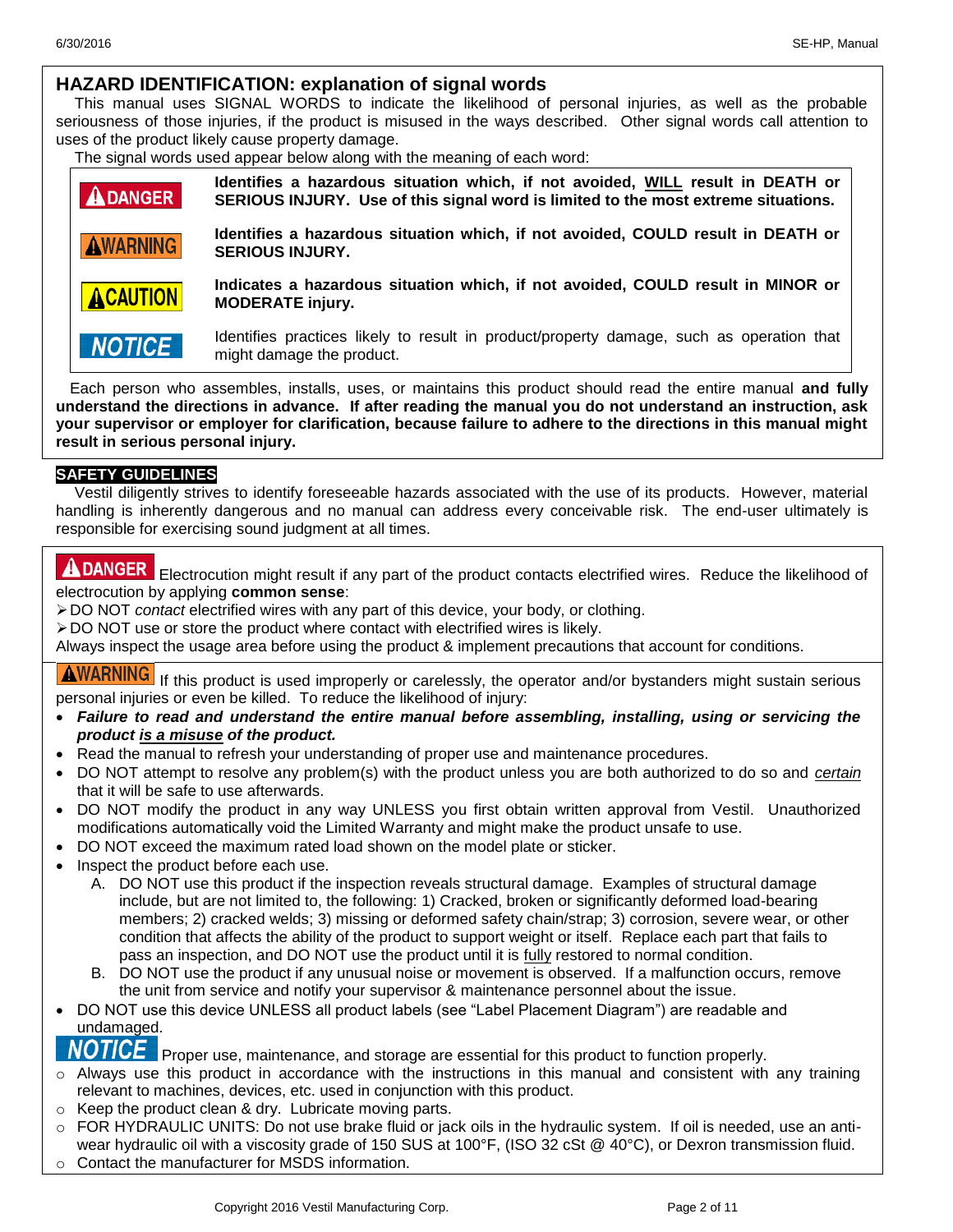## Receiving Instructions

Inspect the unit and verify damage has not occurred during shipment. If damage is evident, FILE A CLAIM WITH THE CARRIER IMMEDIATELY.

The unit is removed from the pallet by an overhead hoist, crane, fork truck, etc with a lifting and carrying capacity rated for the weight of the SE/HP stacker. The stacker has specifically designed features for unloading located on the outside of each lifting channel, as shown in Figure: Suspended Stacker. Use a lifting belt, shown in red, with a minimum tensile strength, 2,000 lb. capacity.

When unloading the stacker, all personnel should be cleared from the area.

The stacker is ready for service once unpacked and unloaded. The battery is fully charged. The hydraulic aggregate tank has been filled. The steering roller, running rollers and the mast rollers are equipped with maintenance-free bearings.



**Figure: Suspended Stacker**

## Introduction

The SE/HP stacker is ideal for maintenance and commercial applications. The economical, alternative stacker can lift loads with DC power or manually with a hand pump. The high quality, hand pump is ideal for small height increments. The DC lifter is powered by two 12V, 40Ah batteries. The user manages the battery power with the integral battery charger, battery level gauge and adjustable lowering speed control. The solid, compact design is ideal to transport dies, molds and open bottom pallets. All models are easily maneuverable with standard push/pull handles. The individual forks are 6" wide. The "–AA" models come with adjustable width outriggers for improved stability at higher heights.

## **Operation**

Only trained operators can use the stacker. The minimal recommended training should include reading this complete manual, proficiently able to perform all stacker operations without load and augmented instruction deemed necessary by your company's safety practices.

The trained operator is responsible for determining the actual load's weight and for evaluating the safety of the environmental conditions within the stacker will operate. Some conditions to consider are:

- The floor's available space, degree of levelness and condition to transport and lift the load.
- The stacker's condition. Reference Inspection and Maintenance section for proper care.
- The inventory rack's or stowage structure's stability and condition to support the transported load.

#### **Operating Elements**

- 1. Pump Handle
- 2. Power Meter
- 3. Lift Button
- 4. Receptacle for Remote Input (optional)
- 5. Manual Release
- 6. E-Stop
- 7. Push / Pull Bars





#### 6/30/2016 SE-HP, Manual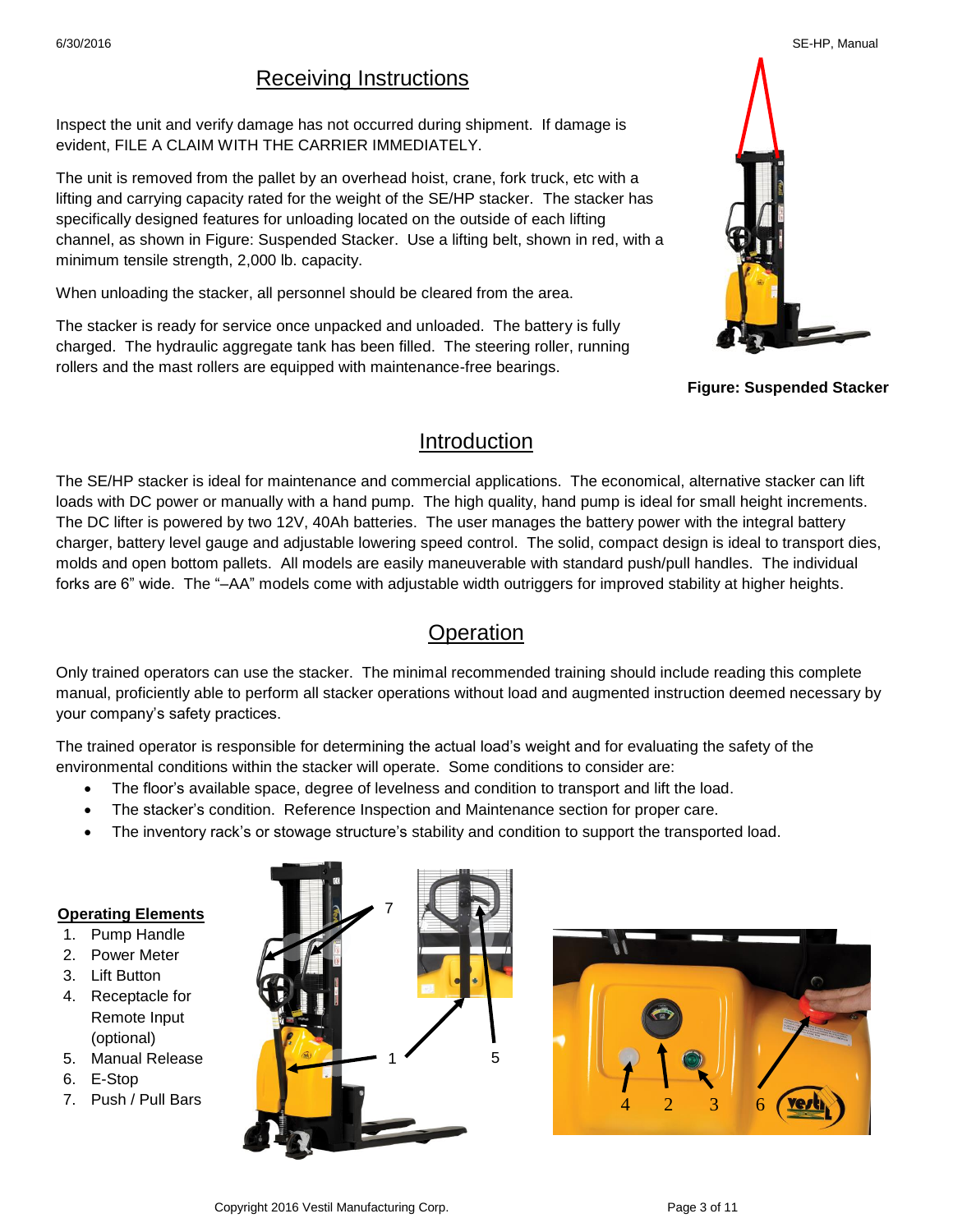6/30/2016 SE-HP, Manual

To transport a load, start with completely lowered forks. Verify the load is evenly distributed across the forks. Make adjustments as appropriate. Slowly raise the forks just high enough so the load can be transported.

When ready, the trained operator will push or pull the Push/Pull Bars to transport the load over a level, smooth and spacious surface. Push the stacker forward to transport the load over longer distances.

Only when setting down or picking up a load with *raised*, loaded forks is it permissible to move the stacker forwards or in reverse. This activity should be on a smooth, level surface. Once the load is completely over the floor, lower the forks to the floor then raise the load just enough so the load can be transported.

When unloaded, completely lower the forks before moving the stacker.

## **Figure: Transporting a load**



Always avoid sudden stops, quick turns or quick starts to prevent accidental tipping or shifting of the load.

## **Figure: Minimizing the Gap**



#### **Lifting and Lowering:**

Before lifting, verify the load does not exceed the stacker's carrying capacity or its lifting height. Ensure the load is evenly distributed across both forks. Verify the load will not extend or project into the stacker's lifting frame. Prevent and ensure no one will be under the load, even if they are just walking through or by. Lastly, verify the surface is level.

For the –AA version, widen the stability forks as necessary.

The trained operator positions the stacker's forks securely under the load. The space between the load and the stacker is as close as possible, as shown in Figure: Minimizing the Gap. If the forks are shorter than the load, the load should not extend 50mm beyond the lifting forks' end reach.

To raise the load, the trained operator has two options. First, if the Power Meter, item 2, indicates the batteries have a charge, the trained operator can press the Lift Button, item 3. Secondly, the manual option is always available. Lowering the Pump Handle, item 1, will incrementally raise the load. Continue to actuate the lifting mechanism with the Pump Handle until the load is at the desired height.

Lowering the load can be achieved with the Lowering Handle, item 4. Squeezing the Lowering Handle towards the Pump Handel will lower the load. When the Lowering Handle is released, the load stops descending. Lower the load in a smooth and safe manor as not to disturb the weight distribution on the forks.

#### **Before Leaving the Stacker:**

The stacker needs to be stowed on a level, clean surface that is clear of other vehicles.

There are a few steps to follow: First, lower the forks completely. Then, depress the E-Stop push-button down. Lastly, activate the parking brake by pressing down on the "ON" flange until it is snug, as shown in Figure: De-activating the Brake.

#### **Figure: De-activing the Brake**

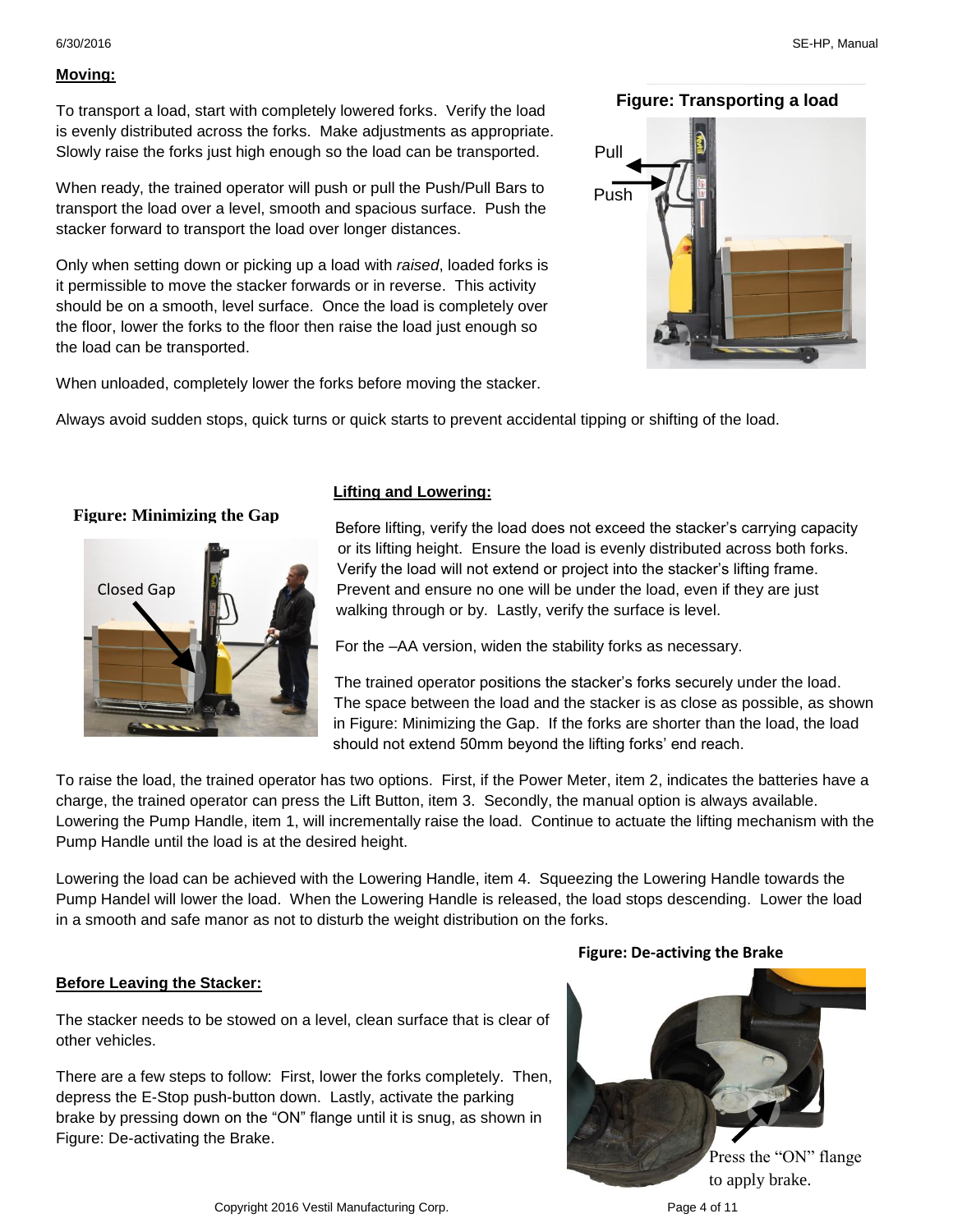## **Specifications**

#### **Table: SE/HP Common Specifications**

| <b>Specification</b>   |                       | Common                                         |  |
|------------------------|-----------------------|------------------------------------------------|--|
|                        | Capacity*             | 2000 lbs.                                      |  |
|                        | <b>Fork Dimension</b> | $42\frac{1}{8} \times 5.9 \times 2\frac{3}{8}$ |  |
|                        | <b>Overall Fork</b>   | 26 3/4"                                        |  |
|                        | Width                 |                                                |  |
|                        | Ground                | 1"                                             |  |
| Clearance              |                       |                                                |  |
| Lowered Fork           |                       | $3\frac{3}{8}$                                 |  |
| Height                 |                       |                                                |  |
| <b>Head Dimension</b>  |                       | 23% x 7% x 33% "                               |  |
| <b>Loading Center</b>  |                       | $19\%$                                         |  |
| <b>Wheel Base</b>      |                       | $41\frac{3}{8}$                                |  |
| <b>Turning Radius</b>  |                       | $48\frac{1}{4}$                                |  |
| <b>Steering Wheel</b>  |                       | $\overline{Q7 \times 2"}$                      |  |
| <b>Front Wheel</b>     |                       | Ø31/8 x 33/8"                                  |  |
| Slope                  |                       | Less than 10°                                  |  |
| Lift                   | Load                  | $4.35$ " / sec                                 |  |
| Speed                  | Unload                |                                                |  |
| Lower                  | Load                  | $2\frac{1}{4}$ / sec                           |  |
| Speed                  | Unload                | $1\frac{1}{8}$ " / sec                         |  |
|                        | <b>Lift Motor</b>     | 12V / 1200W                                    |  |
| Amps Loaded            |                       | 94.7 amps                                      |  |
| Amps Unloaded          |                       | 54.3 amps                                      |  |
| <b>Battery</b>         |                       | 2 x 12V/40Ah                                   |  |
| <b>Battery Charger</b> |                       | DC 12/24V, 10amp                               |  |
| Weight                 |                       | 560lbs.                                        |  |
| <b>Width of Aisle</b>  |                       | $\overline{32}$ "                              |  |

#### **Table: SE/HP Model Specific Specifications**

| <b>Model</b>     | <b>Overall Size</b> | <b>Fork Lift</b><br><b>Height</b> | <b>Overall</b><br><b>Extended</b><br><b>Height</b> |
|------------------|---------------------|-----------------------------------|----------------------------------------------------|
| <b>SE/HP-63</b>  | 63 x 30 x 78"       | 63"                               | $81\frac{7}{8}$                                    |
| SE/HP-63-AA      | 64 x 46 x 78"       | 63"                               | $81\frac{7}{8}$                                    |
| <b>SE/HP-98</b>  | 63 x 30 x 72"       | 98"                               | $119\,\frac{5}{8}$                                 |
| SE/HP-98-AA      | 64 x 46 x 70"       | 98"                               | $119\frac{5}{8}$                                   |
| <b>SE/HP-118</b> | 63 x 30 x 78"       | 118"                              | $139 \%$                                           |
| SE/HP-118-AA     | 64 x 46 x 78"       | 118"                              | $139\frac{3}{8}$                                   |

**\*** Capacity is based on the position of the load's center of gravity. It was located between the forks and half the fork's length away from the stacker. As the load's center of gravity moves further outward, or away from the stacker, the stacker's lifting capacity will be reduced.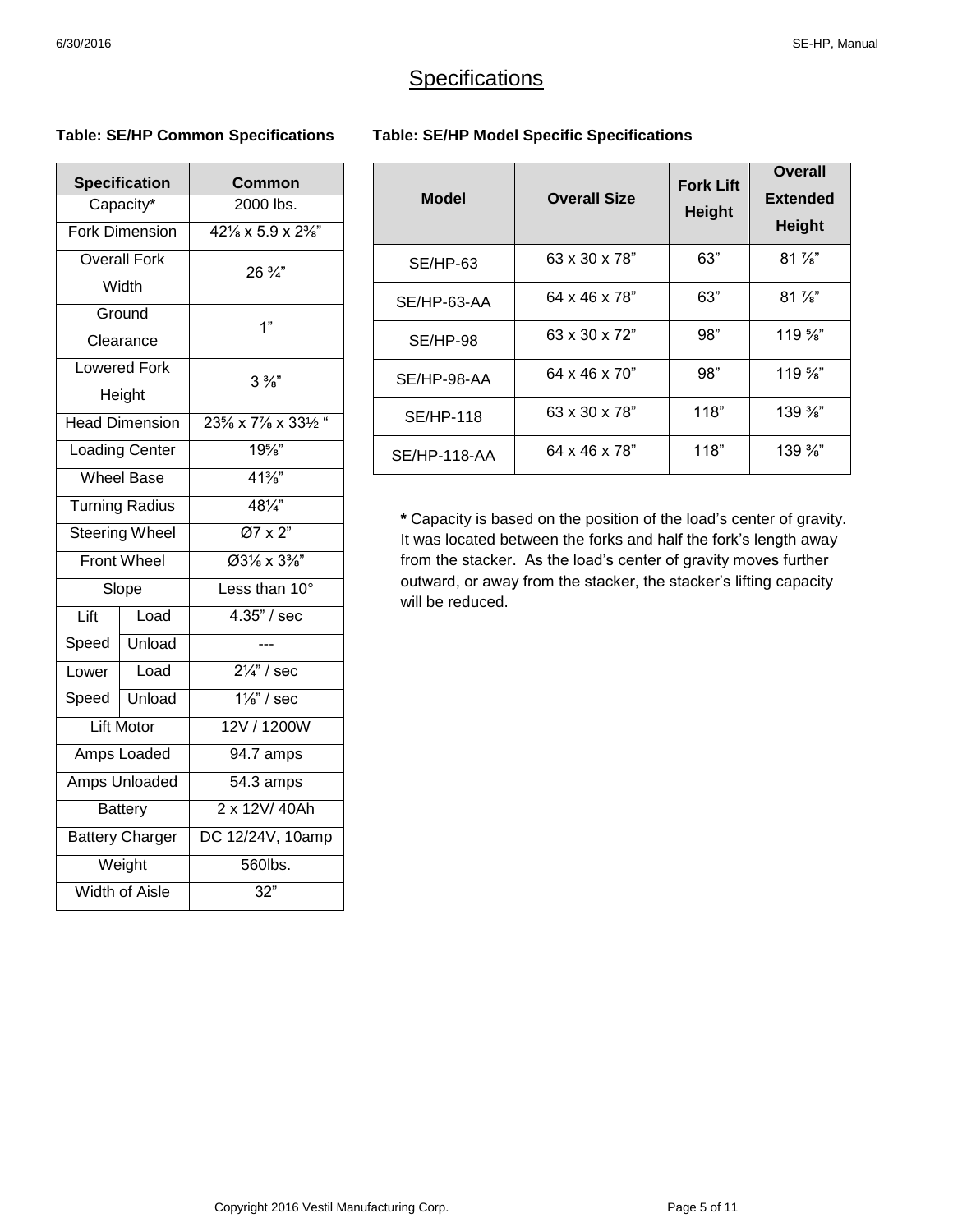## Inspections & Maintenance

#### **Maintenance Intervals**

#### **Before Each Use**

Inspect the following:

- Frayed wires
- Battery surface should be clean and dry. The battery should be locked down and secured.
- Pinched or chaffed hoses
- Damage or structural deformation to the structural members, the cylinder brackets, etc.

#### **Monthly**

- Verify the oil level is between the maximum and minimum lines.
- Worn or damaged hydraulic hoses and electrical wires
- Pivot point wear
- Roller looseness and wear
- Retaining ring integrity on all rollers and all pivot points
- Clean off dirt and debris as necessary.

#### **Yearly**

 The oil should be changed if it darkens, becomes gritty or turns a milky color which indicates the presences of water. Replace with anti-wear hydraulic oil with a viscosity grade of 150 SUS at 100°F (ISO 32 at 40°C). E.g. AW 32 or HO 150 hydraulic oil or a nonsynthetic transmission fluid. You may use a synthetic transmission fluid if you flush the system with the synthetic fluid before filling the reservoir.

- Proper functioning of all limit switches, including those on the perimeter pinch point guard, if applicable.
- Check for load chain damage and for play / slack.
- Oil leaks
- Looseness, wear or damage to the front rollers and drive wheel, bearings, mounting hardware or surface material.
- Proper functioning of any hand or foot operated mechanisms
- Proper water level in battery. Not necessary with a maintenance-free or gel battery.
- Unusual noises or movement during operation
- All the information, safety and warning labels are present, legible and securely attached.
- Check chain and chain linkages for mechanical damage.
- Clean upright channels and mast rollers and grease slightly.
- Check the lift motor's brushes for carbon built up. Replace the motor as necessary.

#### **Chain Maintenance**

For normal use, load chains should be lubricated every 250 operation hours. In heavy soiling and/or moisture and spray environments or after high prolonged loading, the chain should be lubricated every 100 operating hours or sooner if required based on the chain's extreme environmental conditions. If the chain has been exposed to corrosive media, it should be cleaned and lubricated immediately.

#### **Chain Lubrication and Conservation**

Flyer chains are correctly lubricated and are in a perfect state if:

- The chain is free of exterior soiling.
- When touched, your finger is wetted with oil. This assures the chain links are sufficiently lubricated.

#### **Lubricant Type**

A low viscosity, mineral, machine oil, engine oil or synthetic oil should be used. The oil's viscosity should be viscous during all operating, ambient temperatures.

Under normal temperature conditions, lubricating oils with a viscosity of SAE 20 to SAE 40 are appropriate.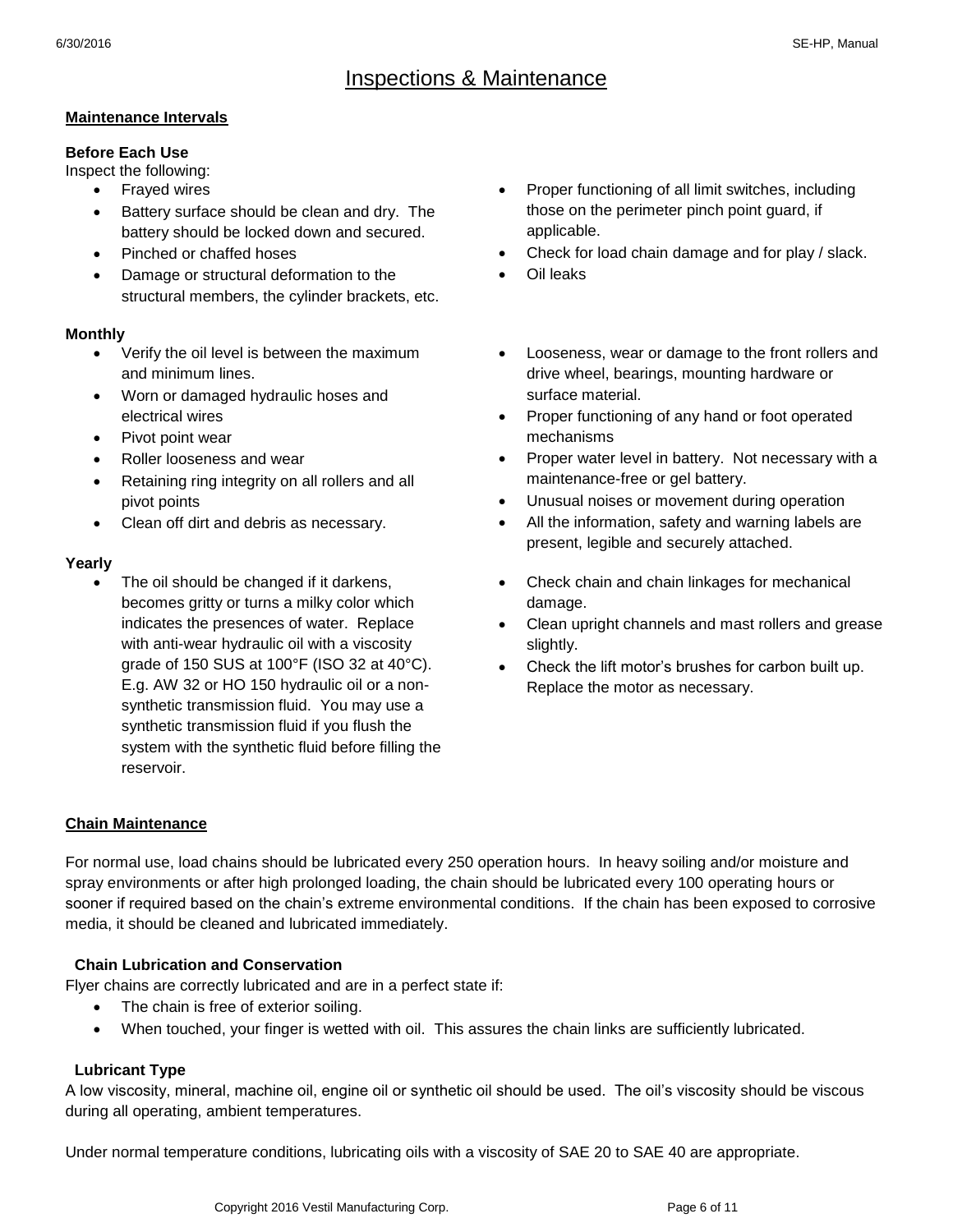#### **Lubricating Methods**

The lubricant can be applied by means of brush, paint brush or compressed air spray. When using spray cans, ensure the following basic requirement is fulfilled:

After the thinner has vaporized, a viscosity conforming to the Lubricant Type, stated above, must be met.

#### **Cleaning**

If the chain's operating environment significantly alters the oil's integrity or its ability to lubricate the chain, the chain must be cleaned and lubricated.

This is only to be effected with paraffin derivatives; such as: diesel fuel, petroleum, cleaner's naphtha, etc.

Do not clean with steam injectors, cold cleaners or corrosive or acidic substances. They can directly lead to chain damage.

If the chains have to be cleaned with steam injectors, please contact our customer service.

#### **Chain Inspection**

Chains used in the stacker should be inspected at least once a year or every three months if exposed to severe contamination or high continuous load stress.

We recommend attending to the following points:

- Unusual noise
	- Surface rust
- Loose link pins Damage
- Linkage rust
- Broken link plates

• Stiff links

- Broken pins
- Distorted points
- Contamination
- Stretching or elongation

Even with the optimum amount of lubrication, it is impossible to prevent chain elongation.

#### **Chain elongation is most profound in the links traveling over the chain sprocket/guide sprocket. Thus when checking for elongation, this chain section is selected for measurement.**

According to the regulations currently in force, a chain with 3 percent elongation is considered to be beyond its functional life.

If a single chain application is connected to particularly critical or potentially hazardous safety issues, we consider it necessary to replace a chain once 2 percent elongation has occurred.

#### **Measuring Procedure**

Using a chain wear gauge, measure the chain's elongation for the chain section that travels over the chain sprocket / guide sprocket.

If a wear gauge is not available, then compare the lengths of a used and a new chain. First, measure the distance covered by 33 links on the used chain. Secondly with the new chain, measure the 34 link distance. Lastly, compare the two measurements. When 33 links of the older, worn chain span the same distance as 34 new links, the chain has stretched 3 percent. The chain needs to be replaced.

A 2 percent elongation can be measured comparing 50 worn links with 51 new links using the above procedure.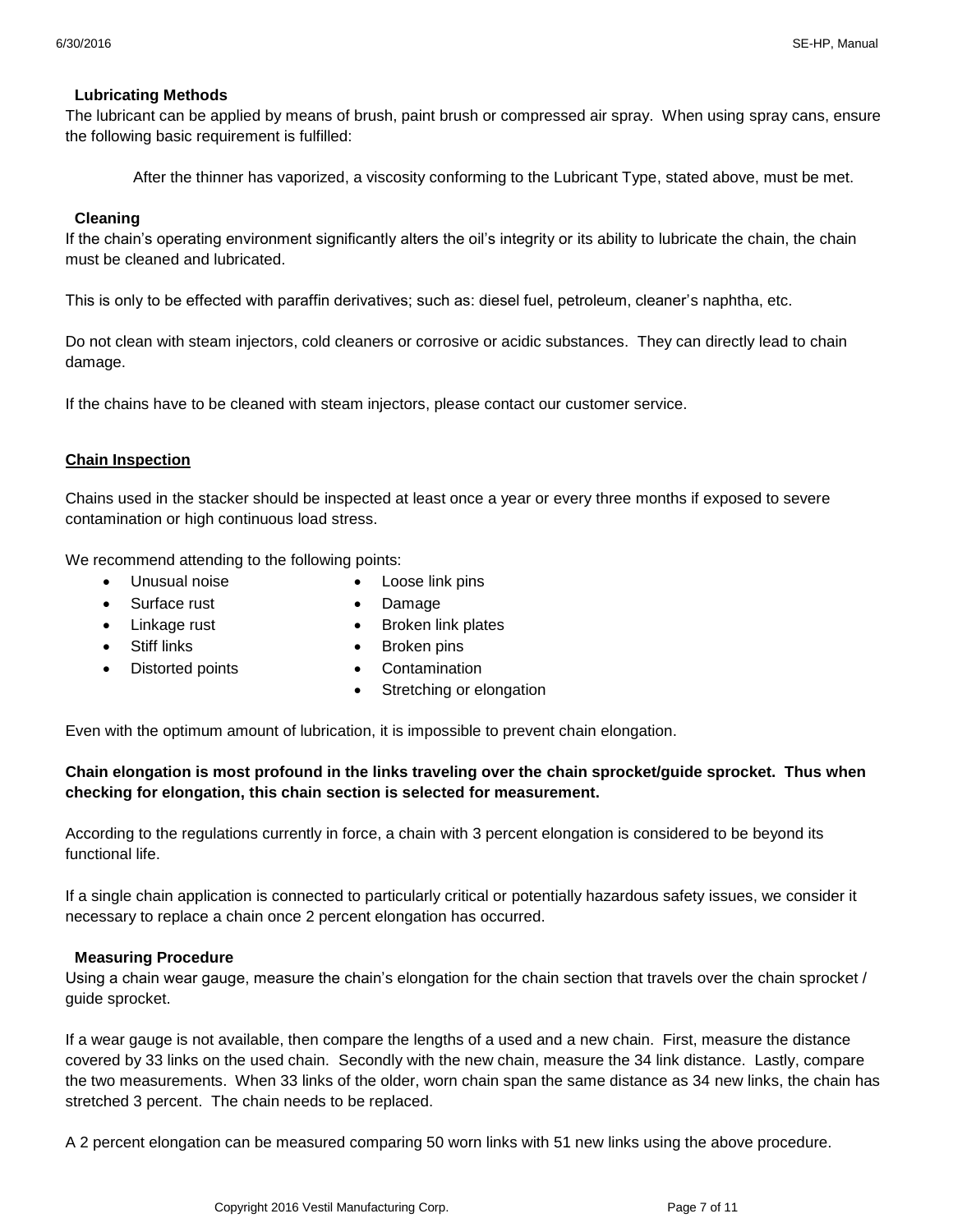#### **Chain Replacement**

If the product has two chains used in tandem, both chains should be changed at the same time.

Using an authorized chain specialist, the chain(s) removal should be done with consideration and care appropriate to any safety equipment item.

Product liability becomes invalid if a repaired chain contains sections bearing different silver label numbers.

#### **Battery Removal and Charging**

#### **Warning**

- Working with or near lead acid batteries is dangerous. Batteries contain sulfuric acid and produce explosive gases. A battery explosion could result in loss of eyesight or serious burns.
- Do not smoke or allow a spark or flame near batteries. Charge batteries in locations which are clean, dry and well ventilated. Do not lay tools or anything metallic on top of any battery. All battery repairs must be made by experience and qualified personnel.
- When working with batteries, remove personal items such as rings, bracelets, necklaces and watches. Batteries can produce enough energy to weld jewelry to metal causing a severe burn.
- Always have fresh water and soap nearby in case battery acid contacts skin, clothing or eyes.
- Operating the battery with a low battery voltage can cause premature motor contact failure.
- Do not expose the lift or charger to rain or adverse conditions.
- Replace defective cords or wires immediately.
- Check the battery's water level frequently unless you have a maintenance-free or gel battery.
- Make sure the battery charger is unplugged from the 120 volt source.

#### **Removal**

Lock out all potential energy sources before attempting. Turn off the unit by depressing the E-Stop button.

#### **Charging**

Plug the charger into a standard 120V receptacle. If an extension cord must be used, use a minimal length cord with the highest amperage rating. Longer cords and lower amperage rated cords both increase the charging time due to their higher, internal resistance leading to a voltage drop at the batteries. Also, the cord may overheat.

When properly connected, the charge LED will indicate the charging current's status flowing into the battery. The LED will be green while charging.

A fully charged, lead, acid battery in good condition at room temperature should read about 12.6 volts. At 11.9 volts, it is considered to be fully discharged. When checking the battery voltage, wait at least ½ hour after the charger has been turned off.

Unplug the charger before moving the stacker. Failure to do so could damage the cord, the receptacle and/or other equipment.

#### **Long-term Storage**

If the stacker will be out of service for two or more months, perform the following:

- Secure the stacker for servicing. Place stacker on blocks so the wheels are off the floor.
- Clean the stacker thoroughly.
- It may be necessary to support the lifting gear in a suitable manner to relieve the load chain of any stress.
- Check the hydraulic fluid level. Replenish as needed.
- Grease the stacker thoroughly.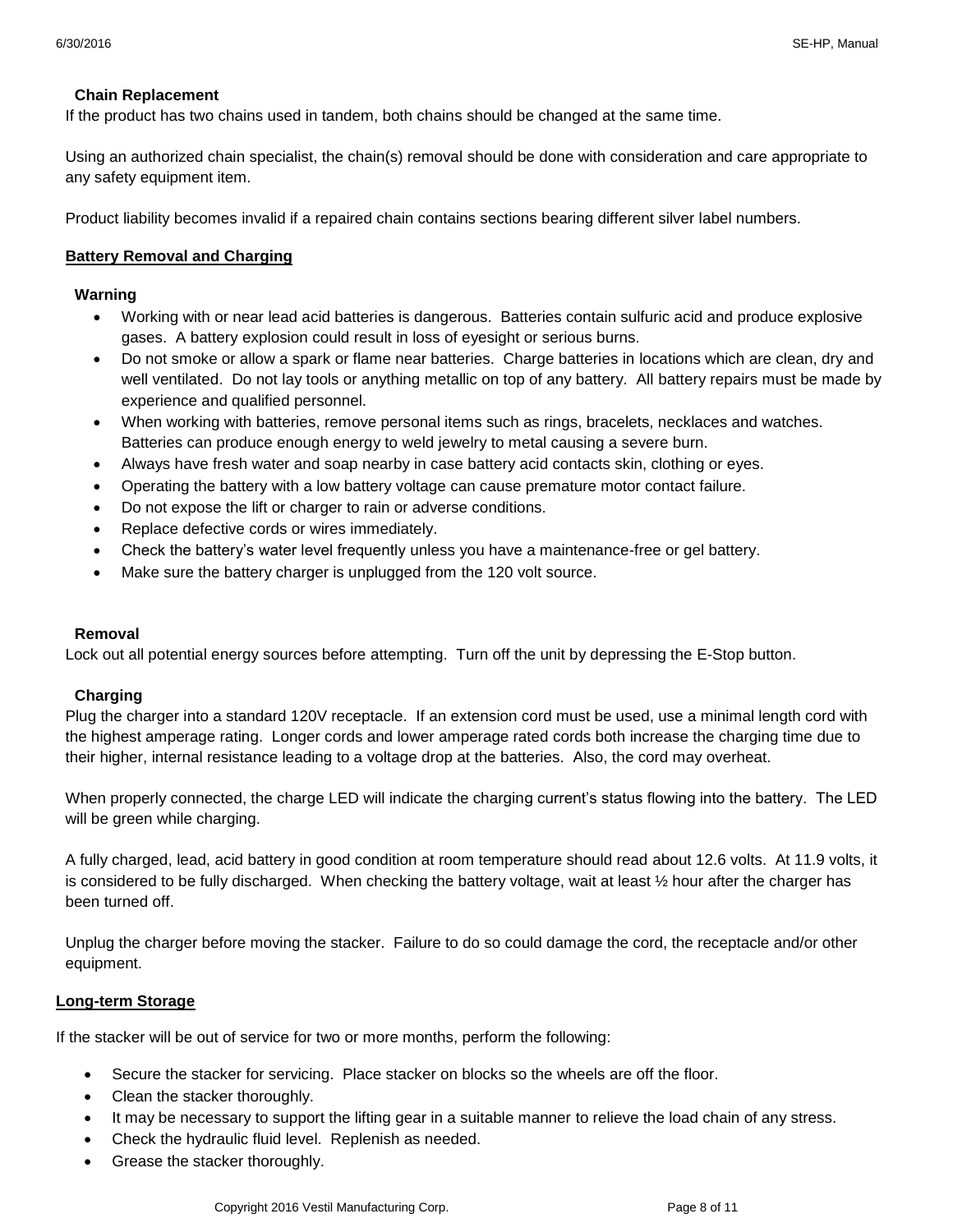- Clean all bright and moving parts with a thin film of oil and grease.
- Store the stacker in a dry, frost-free, dust-free environment.
- Do not use plastic sheeting to cover the stacker. Condensation can occur.

#### **Additional operations for vehicles with integral electrical systems**

- Disconnect the batteries from the stacker's electrical system.
- Charge the batteries.
- Clean the top of the battery case and terminals.
- Check the electrolyte level and top off as necessary. Not required for maintenance-free or gel batteries.
- Recharge the batteries every 90 days and every 6 months for gel batteries.
- Spray a suitable contact spray on unattached electrical contacts.

#### **Return to service**

- Thoroughly clean and grease the stacker
- Remove the film of protective grease
- Check the hydraulic fluid tank and hydraulic fluid for condensation. If necessary, change the fluid.
- Inspect hydraulic hose lines for brittleness.
- Verify all the vehicle functions are performing as expected.

#### **Troubleshooting**

Before performing troubleshooting tasks, set the stacker on blocks so all the wheels clear the floor.

| <b>Problem</b>                  | <b>Possible Causes</b>                       | <b>Action</b>                                                                                                                                                                                                                                                                     |
|---------------------------------|----------------------------------------------|-----------------------------------------------------------------------------------------------------------------------------------------------------------------------------------------------------------------------------------------------------------------------------------|
| Unit will not                   | Charger<br>malfunction                       | Verify output voltage on charger. There will be a voltage reading when<br>$\bullet$<br>connected to the batteries. It should be approximately 28 volts.                                                                                                                           |
| charge                          | <b>Bad batteries</b>                         | Load test the batteries.                                                                                                                                                                                                                                                          |
| Unit will not<br>raise or motor | Loose Wire<br><b>Bad solenoid</b>            | Verify 24 volts at the coil when raise button is depressed. If voltage is<br>$\bullet$<br>not present, trace wiring back until a short or open is found.                                                                                                                          |
| does not run                    | Upper limit<br>switch out of<br>adjustment   | If voltage is present at the solenoid and the unit does not rise, remove<br>the two wires to the coil and measure the coil's resistance. It should be<br>about 19 ohms. Replace coil as needed.                                                                                   |
|                                 | Blown fuse<br><b>Batteries</b><br>discharged | Bypass the upper limit switch and see if the forks rise. DO NOT TAKE<br>THEM ALL THE WAY UP. If it does rise, verify the limit switch is<br>normally closed and will open when activated. If the limit switch is ok,<br>adjust the switch until the fork height is 7 to 8 inches. |
|                                 |                                              | Check fuses above the motor controller.                                                                                                                                                                                                                                           |
|                                 |                                              | Charge the batteries.                                                                                                                                                                                                                                                             |

The table continues on the next page.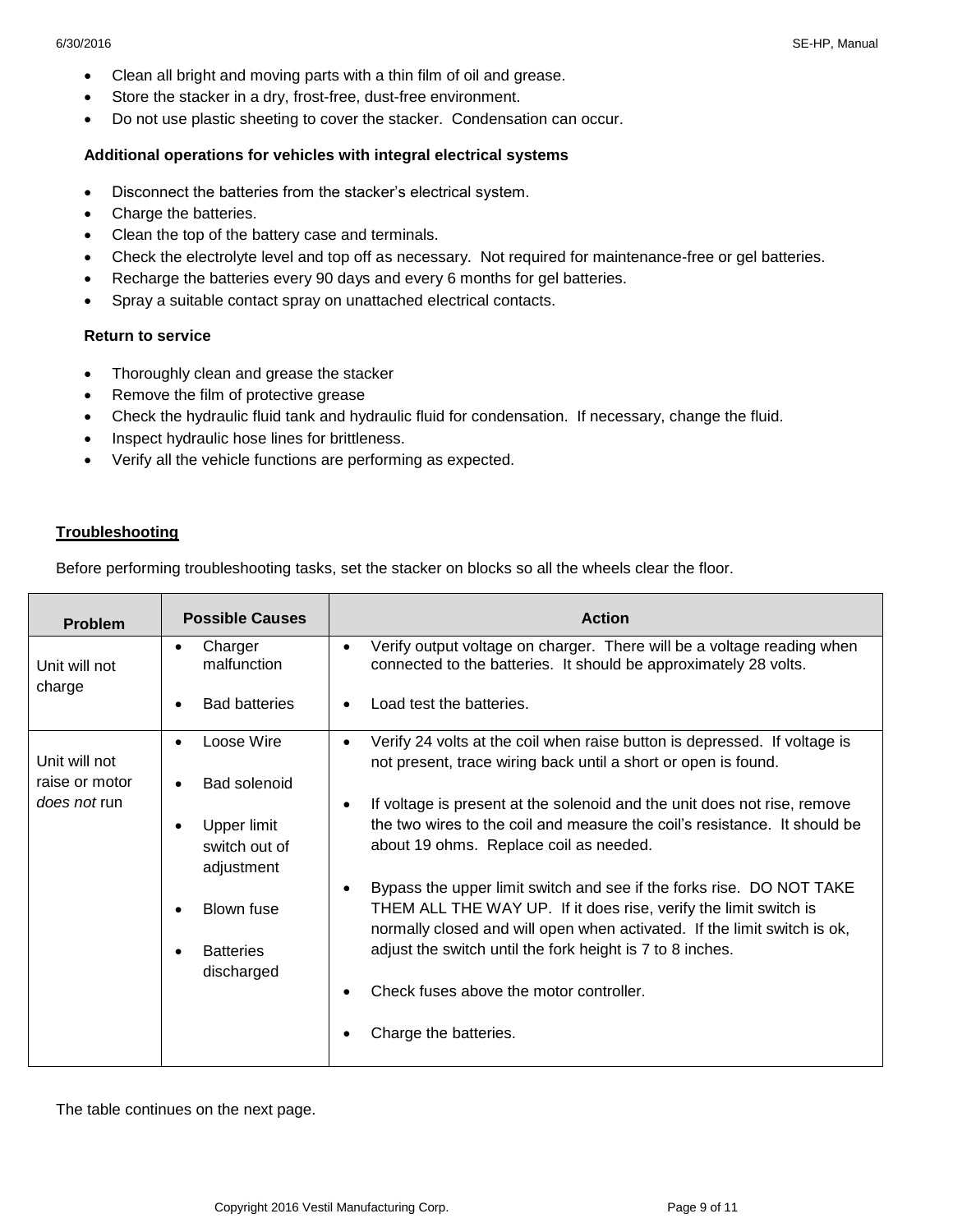| Problem                                      | <b>Possible Causes</b>                                                                                      | <b>Action</b>                                                                                                                                                                                                                                                                                                                                                                                                                                                                                                                                                                                                                                                                                                                                                                                                                                                                                                                                                                                                            |
|----------------------------------------------|-------------------------------------------------------------------------------------------------------------|--------------------------------------------------------------------------------------------------------------------------------------------------------------------------------------------------------------------------------------------------------------------------------------------------------------------------------------------------------------------------------------------------------------------------------------------------------------------------------------------------------------------------------------------------------------------------------------------------------------------------------------------------------------------------------------------------------------------------------------------------------------------------------------------------------------------------------------------------------------------------------------------------------------------------------------------------------------------------------------------------------------------------|
| Unit will not<br>raise and motor<br>runs     | Lower solenoid<br>stuck<br>No hydraulic<br>$\bullet$<br>fluid                                               | Is the lowering switch stuck on? If yes, then remove the tiller head via 3<br>screws on the bottom and replace switch or tap the switch to see if it<br>unfreezes.                                                                                                                                                                                                                                                                                                                                                                                                                                                                                                                                                                                                                                                                                                                                                                                                                                                       |
| Unit will not<br>lower                       | Loose wire<br>$\bullet$<br>Bad coil<br>$\bullet$<br>Upper limit<br>$\bullet$<br>switch out of<br>adjustment | Verify 24 volts at the coil when the lowering button is depressed. If the<br>$\bullet$<br>voltage is 0 volts, then trace wiring back to the tiller head looking for<br>voltage on each side of the connectors until the short or open is found.<br>If voltage is present and the unit does not lower, remove the connector to<br>$\bullet$<br>the coil and measure the coil resistance. It should be around 39 ohms.<br>Replace as necessary.<br>Loosen the hydraulic line at the pump to relieve the pressure. Adjust the<br>$\bullet$<br>limit switch so the unit stops at 7 to 8 inches above the floor.<br>Look for binding in chain or rollers.                                                                                                                                                                                                                                                                                                                                                                     |
| <b>Blowing fuses</b><br>while rising         | Shorted solenoid for<br>motor raise                                                                         | Remove the wire to the solenoid coil on the pump motor. Measure the<br>resistance. It should be around 19 ohms. Replace as necessary.                                                                                                                                                                                                                                                                                                                                                                                                                                                                                                                                                                                                                                                                                                                                                                                                                                                                                    |
| Maximum lifting<br>height is not<br>achieved | Hydraulic oil level is<br>too low                                                                           | Fill the hydraulic oil when forks are lowered.                                                                                                                                                                                                                                                                                                                                                                                                                                                                                                                                                                                                                                                                                                                                                                                                                                                                                                                                                                           |
| Unit jerks when<br>lifting                   | Air in the system                                                                                           | Open the vent screw on the lift cylinder with forks completely lowered. Lift the<br>forks with vent screw open until oil is free of air bubbles. Tighten vent screw.                                                                                                                                                                                                                                                                                                                                                                                                                                                                                                                                                                                                                                                                                                                                                                                                                                                     |
| Forks raise then<br>drift downward           | Check valve or<br>$\bullet$<br>solenoid valve<br>leakage<br>Lowering vent<br>leakage                        | <b>Remove and Inspect</b><br>Remove any load from the forks.<br>Remove the nut holding the solenoid coil on the valve stem and then<br>$\bullet$<br>unscrew the valve from the manifold.<br>Inspect the valve for contaminants and inspect the valve's O-rings and<br>٠<br>back-up washers for cuts, tears and other damage.<br>With the valve immersed in mineral spirits or kerosene, use a thin tool;<br>$\bullet$<br>such as, a small screwdriver or small hex wrench, to push the poppet in<br>and out several times from the bottom end of the valve. The valve<br>should move freely, about $1/16$ from closed to open position. If it sticks<br>in, the valve stem could be bent and will need to be replaced. If it<br>doesn't free up after cleaning, blow the valve off with compressed air<br>while again pushing the poppet in and out.<br>Dirt or Debris in the Cylinder<br>Inspect the valve for contaminants and inspect the valve's O-rings and<br>any back-up washers for cuts, tears or other damage. |
| Batteries are not<br>charging                | <b>Blown fuse</b><br>$\bullet$<br>Dead battery                                                              | Verify the fuse is good with an ohm meter.<br>If the fuse is good, check the charged battery's voltage. A fully charged<br>battery should be between 12.6 and 13.0 volts.                                                                                                                                                                                                                                                                                                                                                                                                                                                                                                                                                                                                                                                                                                                                                                                                                                                |